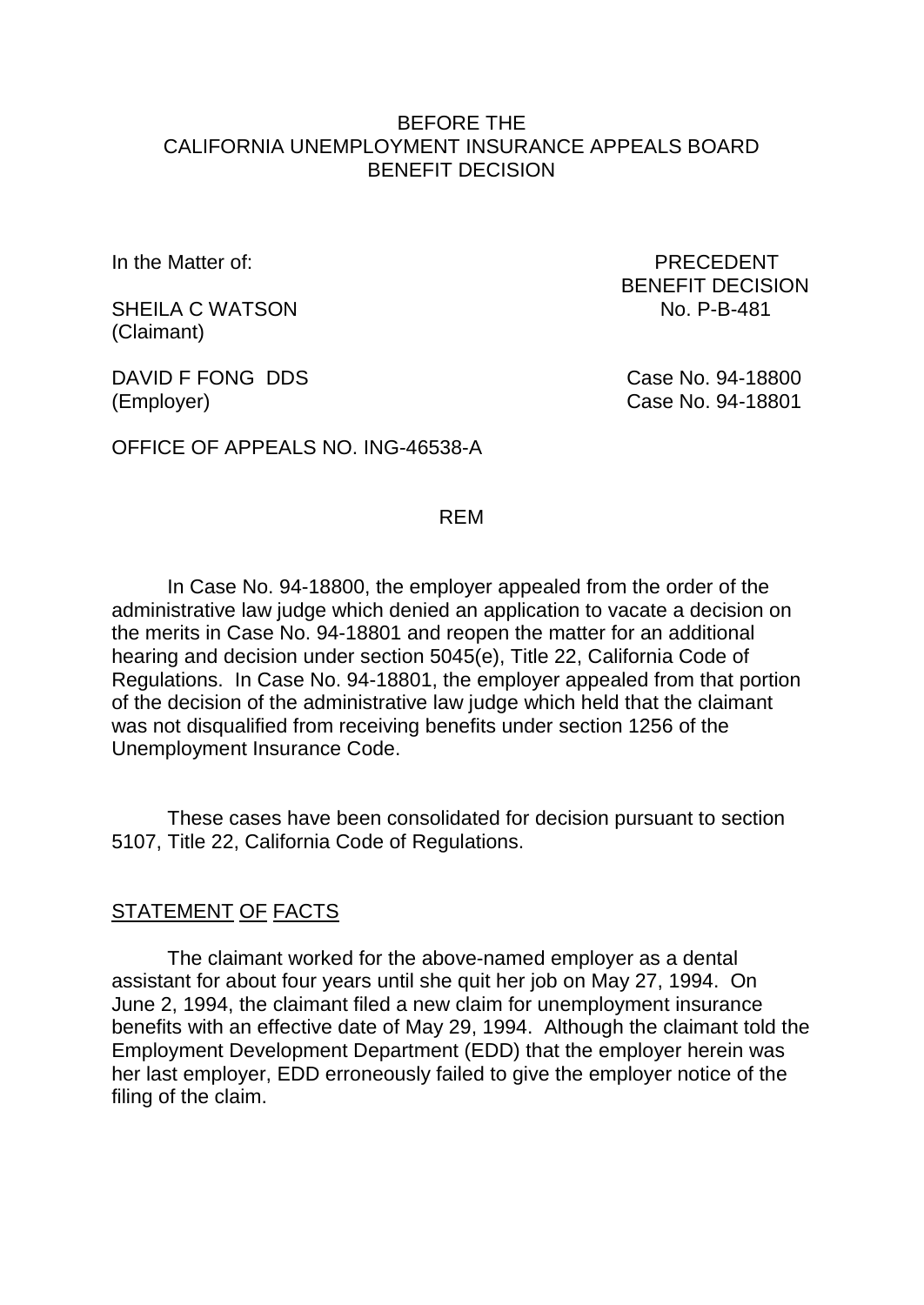On June 17, 1994, EDD issued a notice of determination holding the claimant disqualified for benefits under section 1256 of the Unemployment Insurance Code and ineligible for benefits under code section 1253(c). The employer was not issued a ruling, nor furnished a copy of the determination. The claimant appealed the adverse determination to an administrative law judge and a hearing was held on August 4, 1994. The employer was not made a party to the appeal and was not sent notice of the hearing. On August 5, 1994, an administrative law judge issued a decision reversing EDD's determination and holding the claimant was not disqualified for benefits under code section 1256, nor ineligible for benefits under code section 1253(c). The employer was not sent a copy of the decision.

The claimant began to receive benefits as a result of the administrative law judge's decision. On September 6, 1994, EDD sent to the employer as a base period employer a notice of claim filed and computation of benefit amounts. This notice advised the employer that it was the only base period employer and that 100 percent of the claimant's benefits would be charged to its reserve account. The employer timely responded to this notice on September 8, 1994 and contended that the claimant had quit her job without notice and without good cause. Upon receipt of the employer's response, EDD requested the Inglewood Office of Appeals to vacate the decision of the administrative law judge issued on August 5, 1994 and include the employer as an interested party. On September 15, 1994, EDD sent to the employer a notice of determination and ruling based on its original determination, stating EDD had informed the claimant she was not eligible to receive benefits under California Unemployment Insurance code section 1256 and the employer's reserve account would not be subject to charges. The employer was not advised that EDD's original determination had been reversed by an administrative law judge and that the claimant had been held not disqualified from receiving benefits.

On September 20, 1994, the presiding administrative law judge of the Inglewood Office of Appeals issued an order denying the application for reopening, noting that, "The situation in this case is almost identical to that presented in P-B-421. The Department's request for reopening has been made after the decision granting benefits has become final." The employer was furnished a copy of this order and responded to the Inglewood Office of Appeals by letter dated and postmarked September 29, 1994. The employer stated the notice of claim filed and computation of benefit amounts sent on September 6, 1994 was the first notice that the employer had received about proceedings involving the claimant. The employer further stated that "I would like to appeal the judge's decision if the employer (me) had an adverse judgement, and would like the opportunity to discuss this matter in a hearing and/or to present my case before the judge."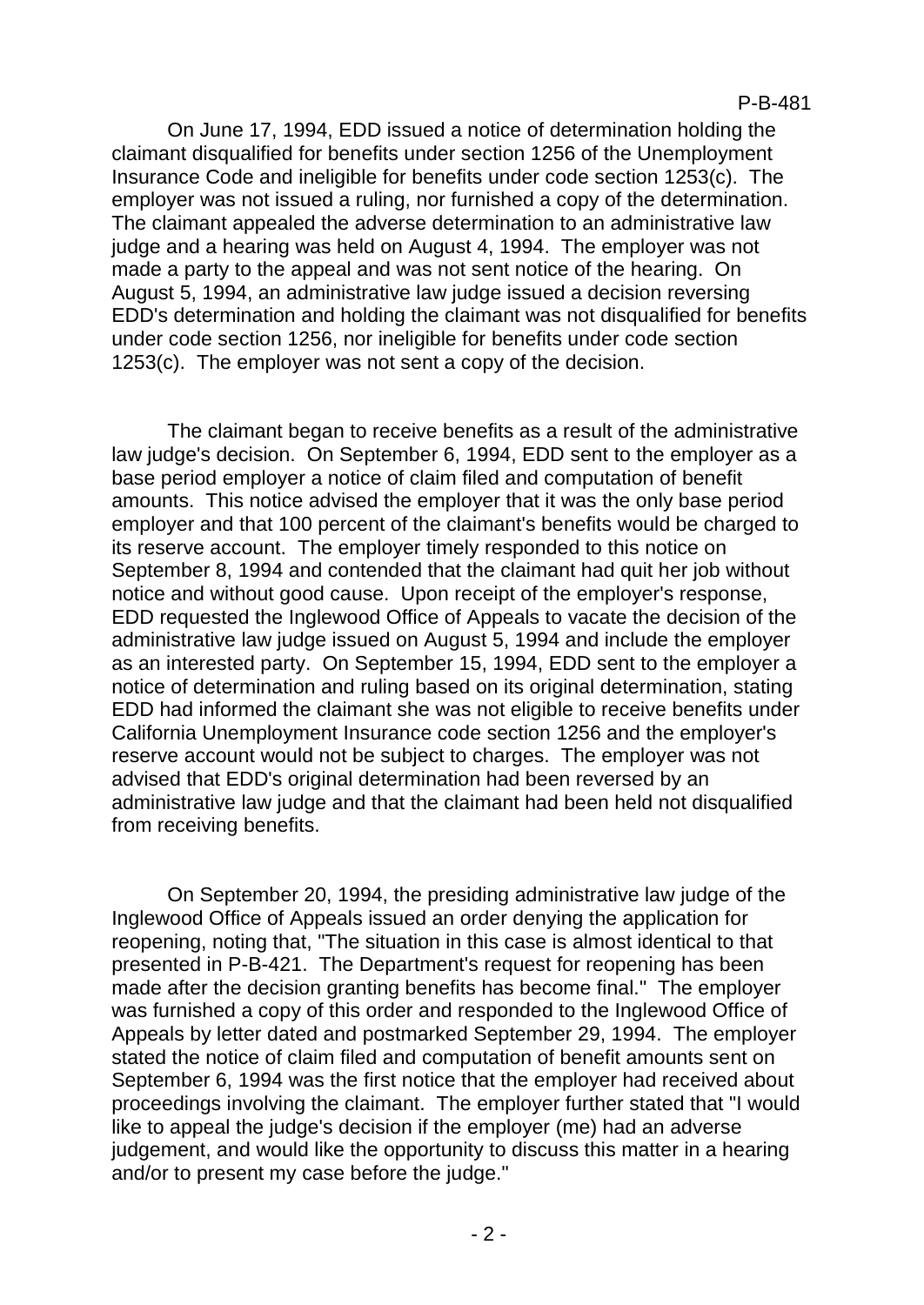The presiding administrative law judge wrote to the employer on September 30, 1994 to explain what had occurred to that point. The employer was further advised that the effect the proceedings had on the employees reserve account was up to the EDD and, if he had any questions, he should contact the EDD directly. On October 7, 1995 the employer wrote to the Appeals Board stating he had spoken with an EDD representative who told him that whether his reserve account would be charged or not depended on the Appeals Board. The employer stated, "I request that this case be reopened so that I may be offered a hearing to present my case and appeal the decision of the judge, from a letter sent to me dated September 20, 1994."

# REASONS FOR DECISION

In the cases before us, the presiding administrative law judge denied EDD's application to vacate the previously issued decision on the merits and reopen the matter for an additional hearing and decision, based on the reasoning that the situation here was almost identical to that in Appeals Board Precedent Decision P-B-421, and that the previously issued decision had become final. We believe there is a difference in the two situations. Namely, because of the unique procedural aspects of P-B-421, it appears the employer in that case never submitted a written communication that could be considered an appeal or application to vacate the decision of the administrative law judge and reopen the matter. In the cases before us the employer has made a written appeal and request to reopen. Nevertheless, given the discussion on finality in P-B-421, it is very understandable that the presiding administrative law judge found that precedent controlling in the present situation.

The cases before us reflect the difficulty we have noticed that the EDD and our offices of appeals have had in applying P-B-421 to different situations. In our consideration of these cases we have concluded certain errors were made in P-B-421, especially with regard to the finality of the decision of an administrative law judge. We take this opportunity to correct those errors.

Section 1256 of the Unemployment Insurance Code states:

"An individual is disqualified for unemployment compensation benefits if the director [of the EDD] finds that he or she left his or her most recent work voluntarily without good cause or that he or she has been discharged for misconduct connected with his or her most recent work."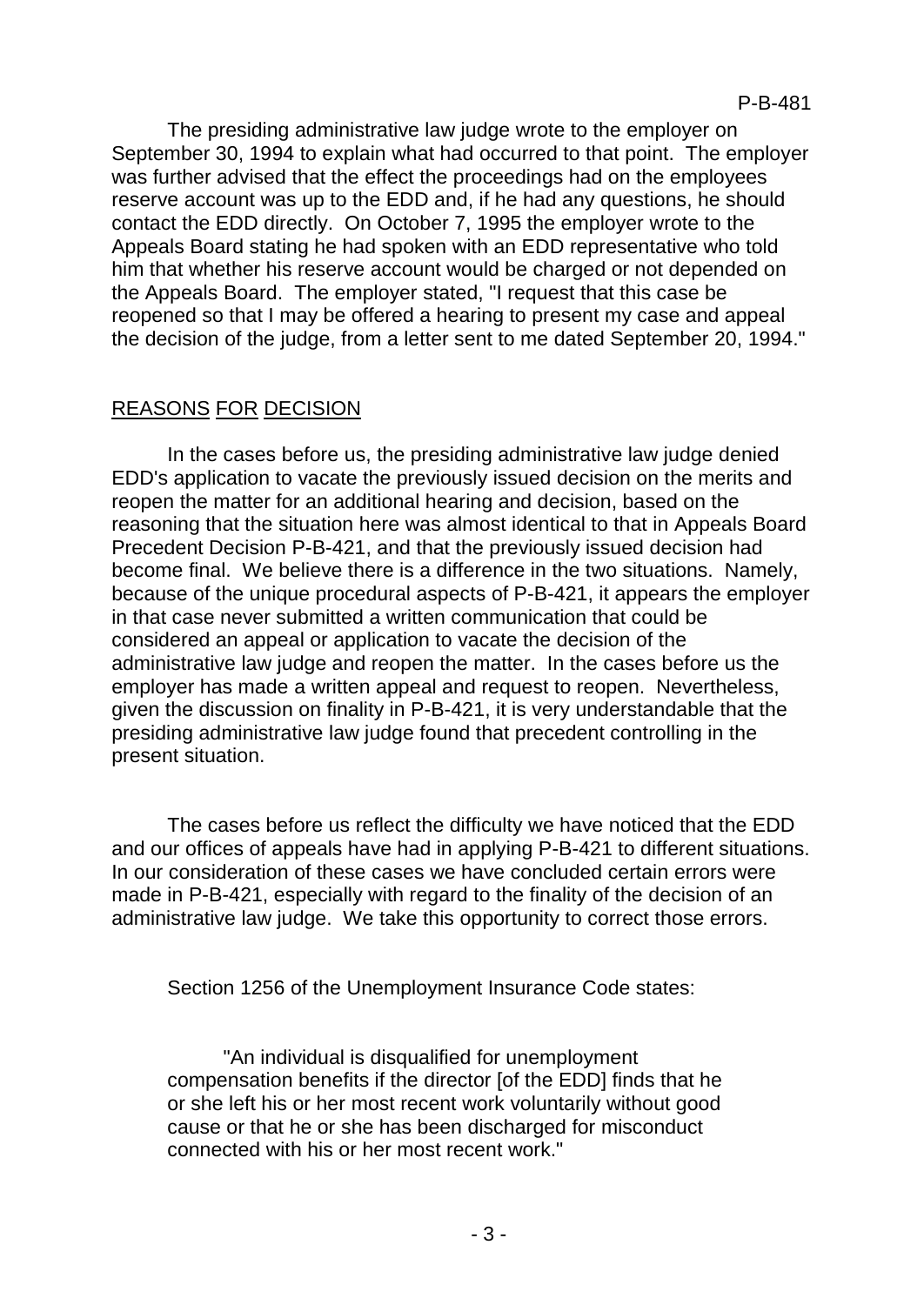Section 1327 of the Unemployment Insurance Code states:

"The department [EDD] shall give a notice of the filing of a new or additional claim to the employing unit by which the claimant was last employed immediately preceding the filing of the claim . . . . The employing unit so notified shall submit within 10 days after the mailing of the notice any facts then known which may affect the claimant's eligibility for benefits . . . . The 10-day period may be extended for good cause."

Section 1328 of the Unemployment Insurance Code states:

"The department shall consider the facts submitted by an employer pursuant to Section 1327 and, if benefits are claimed subsequent to the filing of the new or additional claim, make a determination as to the claimant's eligibility for benefits. The department shall promptly notify the claimant and any employer who prior to the determination has submitted any facts or given any notice pursuant to Section 1327 or this section and authorized regulations of the determination or reconsidered determination and the reasons therefor. . . . The claimant and any such employer may appeal from a determination or reconsidered determination to an administrative law judge within 20 days from mailing or personal service of notice of the determination or reconsidered determination. The 20-day period may be extended for good cause, which shall include, but not be limited to, mistake, inadvertence, surprise, or excusable neglect. The director shall be an interested party to any appeal."

Section 1030 of the Unemployment Insurance Code states:

"(a) Any employer who is entitled under Section 1327 to receive notice of the filing of a new or additional claim may, within 10 days after mailing of the notice, submit to the department any facts within its possession disclosing whether the claimant left the employer's employ voluntarily and without good cause or was discharged from the employment for misconduct connected with his or her work . . . . The period during which the employer may submit these facts may be extended by the director for good cause.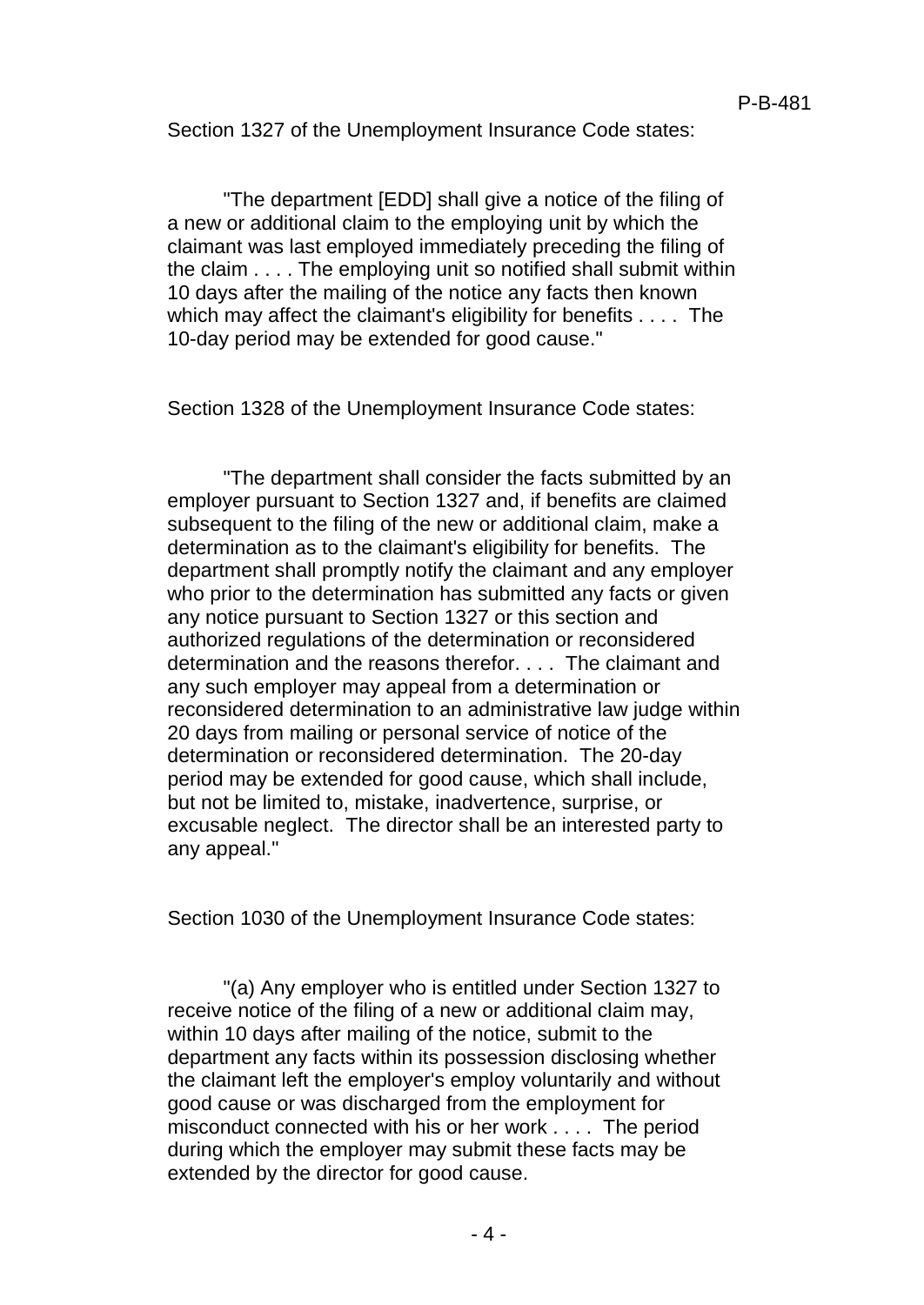"(b) Any base period employer who is not entitled under Section 1327 to receive notice of the filing of a new or additional claim and is entitled under Section 1329 to receive notice of computation may, within 15 days after mailing of the notice of computation, submit to the department any facts within its possession disclosing whether the claimant left the employer's employ voluntarily and without good cause or was discharged from the employment for misconduct connected with his or her work . . . . The period during which the employer may submit these facts may be extended by the director for good cause.

"(c) The department shall consider these facts together with any information in its possession. If the employer is entitled to a ruling under subdivision (b) or to a determination under Section 1328, the department shall promptly notify the employer of its ruling as to the cause of the termination of the claimant's employment. The employer may appeal from a ruling or reconsidered ruling to an administrative law judge within 20 days after mailing or personal service of notice of the ruling or reconsidered ruling. The 20-day period may be extended for good cause, which shall include, but not be limited to, mistake, inadvertence, surprise, or excusable neglect."

Section 1032 of the Unemployment Insurance Code states:

"If it is ruled under Section 1030 or 1328 that the claimant left the employer's employ voluntarily and without good cause or was discharged by reason of misconduct connected with his or her work, . . . benefits paid to the claimant subsequent to the termination of employment due to the voluntary leaving or discharge, . . . shall not be charged to the account of the employer, . . . unless he or she failed to furnish the information specified in Section 1030 within the time limit prescribed in that section or unless such ruling is reversed by a reconsidered ruling."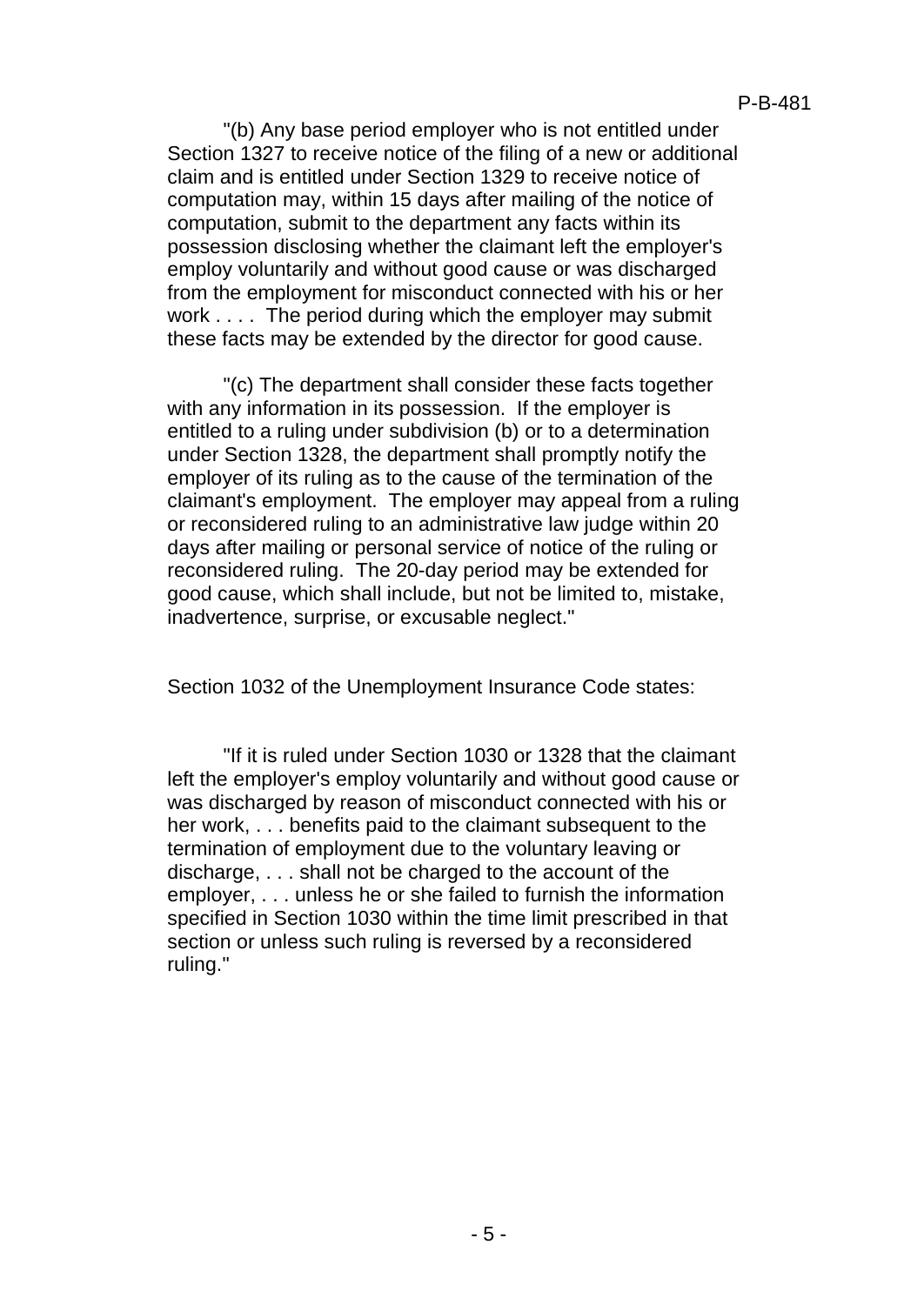Section 1329 of the Unemployment Insurance Code states:

"Upon the filing of a new claim for benefits, the department shall promptly make a computation on the claim which shall set forth the maximum amount of benefits potentially payable during the benefit year, and the weekly benefit amount. The department shall promptly notify the claimant of the computation. The department shall promptly notify each of the claimant's base period employers of the computation after the payment of the first weekly benefit."

Section 1331 of the Unemployment Insurance Code states:

"Any base period employer shall, within 15 days after mailing of a notice of computation, submit to the department any facts then known which he or she was not previously required to submit to the department under Section 1327 which may affect the claimant's eligibility for benefits. The 15-day period may be extended for good cause."

Section 1334 of the Unemployment Insurance Code states:

"An administrative law judge after affording a reasonable opportunity for fair hearing, shall, unless such appeal is withdrawn, affirm, reverse, modify, or set aside any determination which is appealed under this article. The claimant, any employer becoming a party to the appeal by submitting a protest or information pursuant to Sections 1326 to 1333, inclusive, of this article, and the director shall be promptly notified in writing of the administrative law judge's decision, together with his reasons therefor. The decision shall be final unless, within 20 days after mailing of such decision, further appeal is initiated to the appeals board pursuant to Section 1336. The 20-day limitation may be extended for good cause."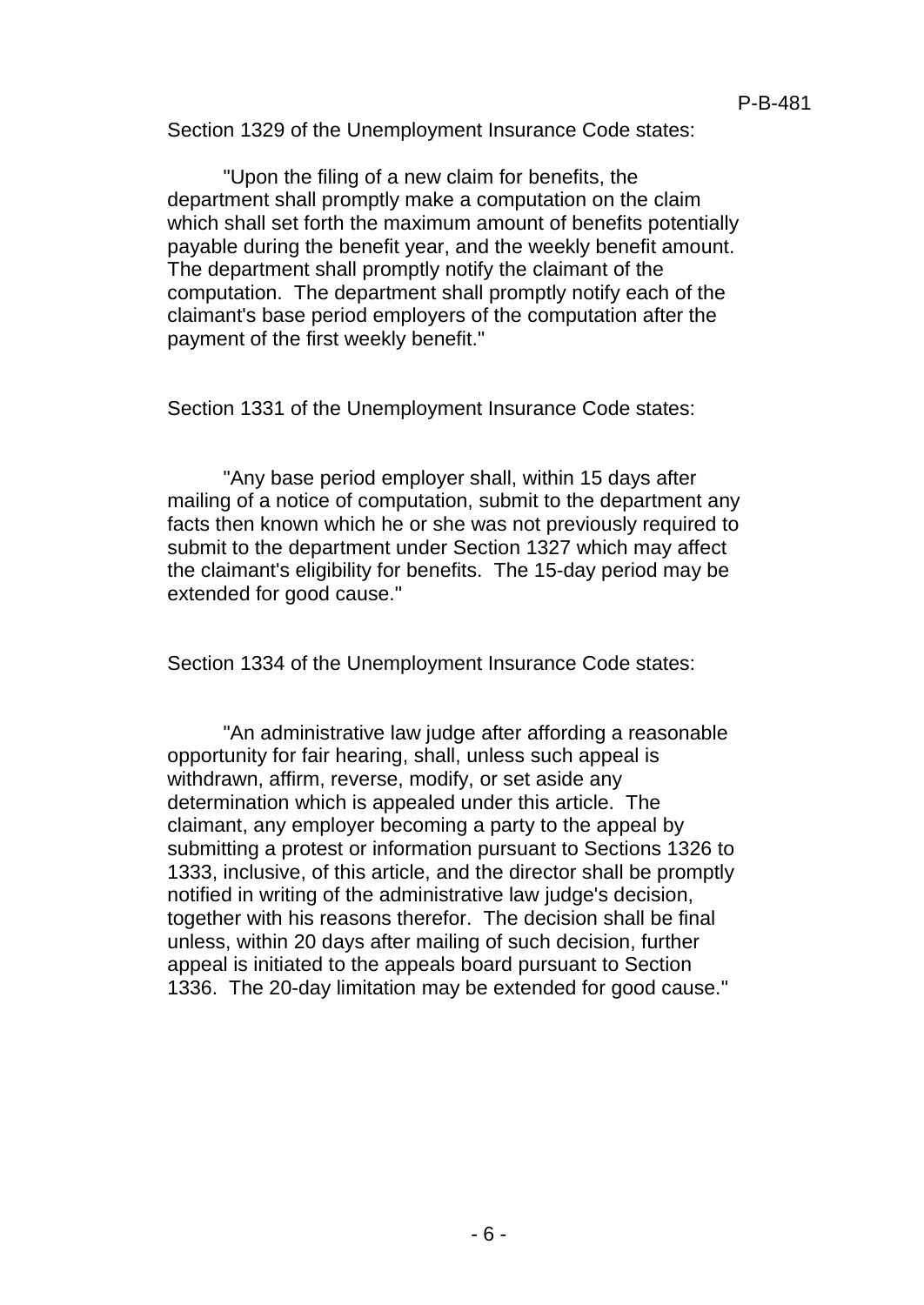Section 1336 of the Unemployment Insurance Code states:

"The director or any party to a decision by an administrative law judge may appeal to the appeals board from the decision. The appeals board may order the taking of additional evidence and may affirm, reverse, modify, or set aside the decision of the administrative law judge. The appeals board shall promptly notify the director and the parties to any appeal of its order or decision."

Section 5045(e), Title 22, California Code of Regulations, provides in part that a party to an appeal, within 20 days after mailing or personal service, may apply to vacate the administrative law judge's decision where the party failed to appear at a hearing and the administrative law judge's decision on the merits is adverse to the party's interests. Upon a showing of good cause for failure to appear at a hearing, an administrative law judge shall issue an order vacating the decision and the matter shall be set for further hearing.

Section 5005, Title 22, California Code of Regulations, provides in part that the time for filing an application may be extended or a late filing permitted upon a showing of good cause for the delay.

In Precedent Decision P-B-421 a reserve account employer timely responded to a notice of claim filed sent to the employer by the EDD pursuant to section 1327 of the code. EDD issued a determination only to the claimant, disqualifying him for benefits under section 1256 of the code. Although the employer was entitled to a determination and ruling under sections 1328 and 1032 of the code, through EDD error it was furnished neither. The claimant appealed the determination to an administrative law judge and a hearing was held which the employer did not attend because the employer had not been made a party and did not receive notice of the hearing. The administrative law judge issued a decision reversing the determination of the EDD and holding the claimant was not disqualified from receiving benefits under code section 1256. Subsequently, the employer's agent inquired of EDD as to what action, if any, had been taken with respect to the claim. Beyond the normal 20 days allowed to appeal or request vacation of the administrative law judge's decision, EDD notified the Office of Appeals by telephone of its error. Upon the advice of an administrative law judge, EDD issued to the employer a determination and ruling disqualifying the claimant under section 1256 of the Code and relieving the employer's account under section 1032.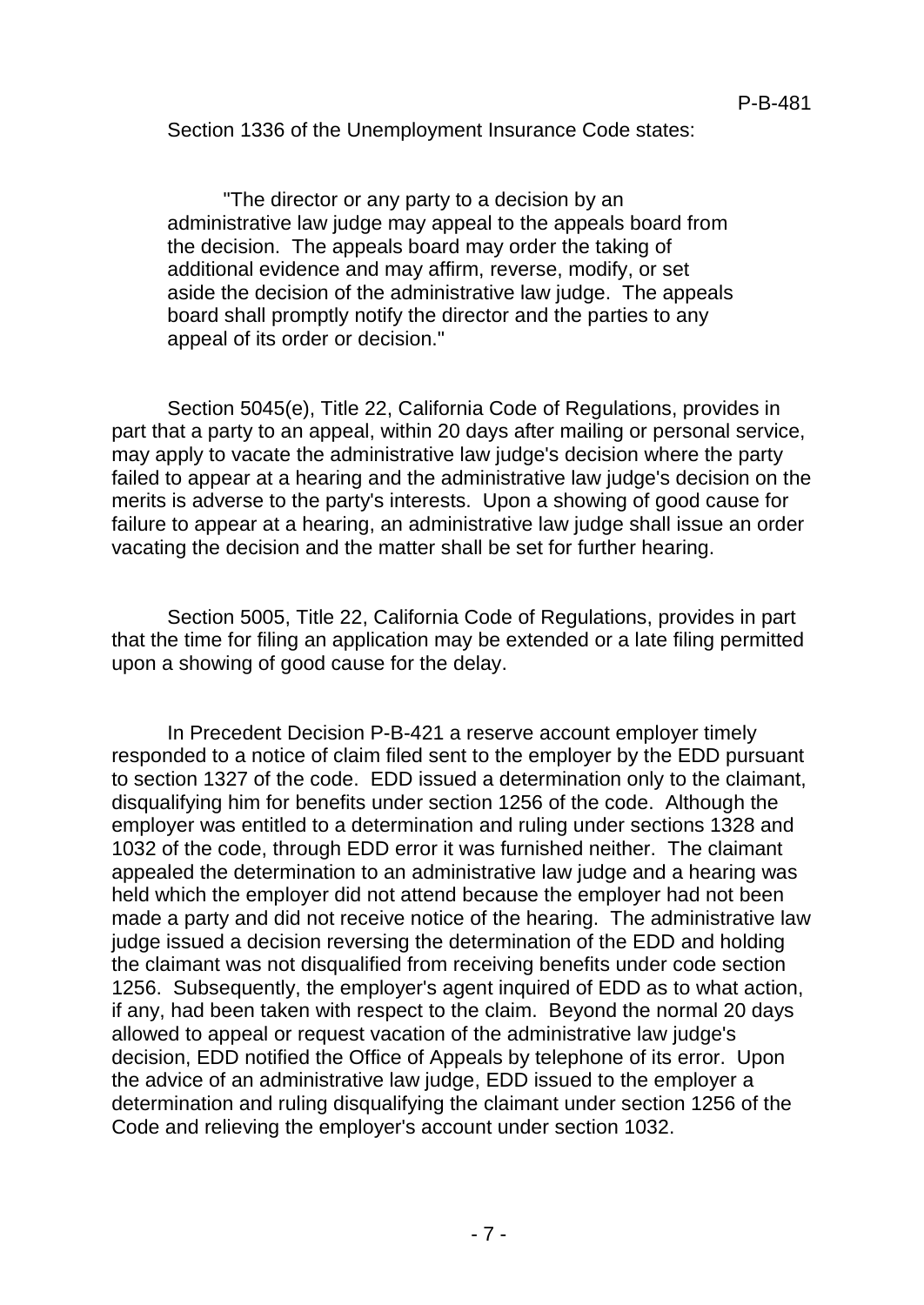An administrative law judge then issued an order setting aside the previously issued decision and scheduling a new hearing on the ground that the employer, as an interested party, had not been given notice of the first hearing. The employer attended the second hearing which resulted in a decision unfavorable to the claimant who appealed to the Appeals Board.

Precedent Decision P-B-421 held that the administrative law judge was without authority to issue an order setting aside the earlier decision in those circumstances. The Appeals Board noted that, although it possesses specific power under sections 412 and 413 of the Unemployment Insurance Code to assume jurisdiction over a case if it acts in a timely manner, there is no statutory authority permitting an administrative law judge to set aside or otherwise alter the decision of another administrative law judge that had become final. The Board stated, "[O]nce a decision has been issued by an administrative law judge, the only avenue of redress specifically available by law to an aggrieved party is the appeal procedure granted by sections 1334 and 1336 of the Unemployment Insurance Code, and the reopening process allowed by Title 22, section 5045, California Administrative Code [now California Code of Regulations]."

Since the employer had not timely appealed the first decision of an administrative law judge and had not timely submitted a written petition to reopen the matter, the Appeals Board set aside the second decision on the merits, declared the order of the administrative law judge purporting to set aside the first decision to be a nullity and found the first decision holding the claimant not disqualified under section 1256 of the code to be final. The Board stated:

"Where the administrative law judge has issued a decision favorable to the claimant under section 1256, and the time to petition for reopening or to appeal to this Board has expired, the section 1256 issue must be considered as finally adjudicated. The Department should promptly issue a ruling to the employer, based on all available evidence, regardless of whether such ruling accords with, or is contrary to, the administrative law judge's decision under section 1256."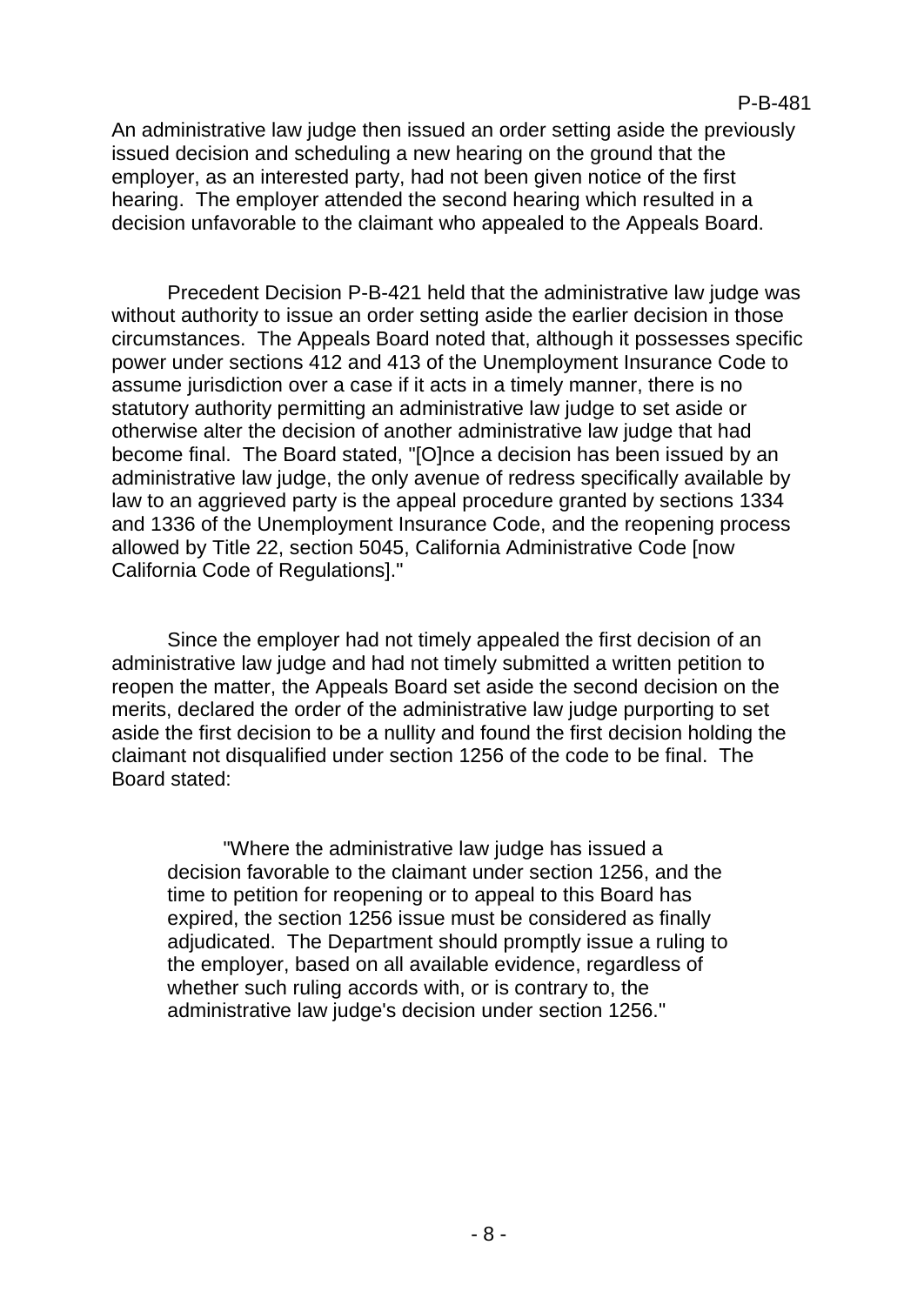We believe the above is in error in two regards. First, in proclaiming the decision of the administrative law judge to be final, the provisions of section 1328 of the Unemployment Insurance Code and section 5005, Title 22, California Code of Regulations, which allow the normal 20 day period in which to appeal or apply to vacate the decision of an administrative law judge to be extended for good cause, were ignored. Second, bifurcation of the issues under sections 1256 and 1032 is encouraged, thus increasing the possibility of inconsistent results. Although such bifurcation may be unavoidable on occasion, we no longer think inconsistent results should be encouraged.

In reviewing the situation in P-B-421, we note that the employer in that case timely responded to the notice of claim sent by EDD pursuant to section 1327 of the code. Therefore, under sections 1328 and 1334, the employer became a party to the claimant's appeal by operation of law. However, through EDD error the employer was not afforded its rights as a party prior to the decision of an administrative law judge which reversed a previously issued EDD determination and held the claimant was not disqualified for benefits under code section 1256. We now believe the EDD should have taken the following actions in these circumstances.

First, the EDD should have furnished the employer the determination to which it was entitled. By the time EDD acted, the decision of the administrative law judge reversing the original determination of the EDD and holding the claimant not disqualified for benefits under code section 1256, constituted the determination then in effect. This is the determination that should have been furnished to the employer.

Second, section 1031 of the Code states, "No ruling made under Section 1030 may constitute a basis for the disqualification of any claimant but a determination by the department made under the provisions of Section 1328 may constitute a ruling under Section 1030." Therefore, we believe the EDD should have issued to the employer a ruling consistent with the administrative law judge's decision (determination) and holding the employer's reserve account subject to benefit charges.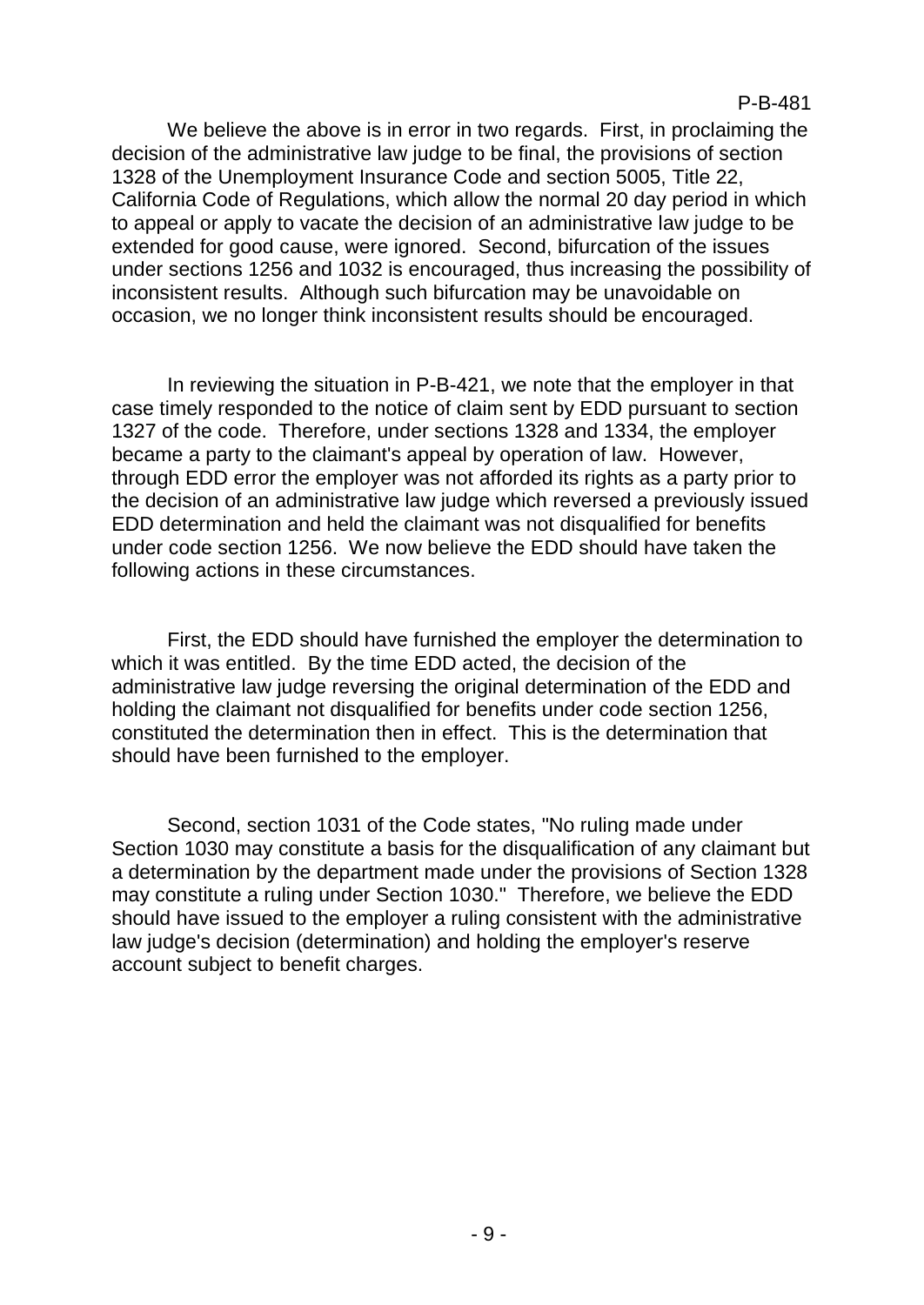Finally, there is obviously good cause to extend the period in which the employer has to appeal or apply to vacate the administrative law judge's decision (determination) until the employer is aware of the decision. Therefore, we believe the EDD should have informed the employer it had 20 days from the mailing of the ALJ's decision to the employer by the EDD in which to appeal and/or request vacation of the decision, as well as to appeal the ruling. This does not mean that the employer has to take any action or that it necessarily will do so. If the employer is persuaded that the decision (determination) of the administrative law judge and the ruling are correct, the employer may simply refrain from taking any action and the matter will become final.

We overrule P-B-421 insofar as it is inconsistent with the procedure set forth above. We also overrule that portion of P-B-421 which states that when an employer attends a hearing at which the claimant is not present for lack of proper notice and receives a favorable decision from an administrative law judge, the issue under section 1032 should be deemed final if the appeal or reopening time has run before the claimant learns about the hearing. We hold that if the claimant appeals or requests to vacate the adverse decision of an administrative law judge within such time as the period to do so may be extended for good cause, both the sections 1256 and 1032 issues should be decided concurrently and consistently. (See Appeals Board Precedent Decision P-B-424).

In the cases before us the employer timely responded to the first notice of claim filed that was sent to him by the EDD and became a party to the appeal proceedings by operation of law. Through no fault of his own the employer was not afforded the rights of a party until after an administrative law judge had issued a decision holding the claimant was not disqualified for benefits under section 1256 of the code. Good cause has been shown for the employer's delay in appealing the decision of the administrative law judge and requesting reopening of the matter. We will therefore grant the employer's request to reopen and remand the issue of the claimant's entitlement to benefits under section 1256 of the code for an additional hearing and decision.

Although normally the sections 1256 and 1032 issues should be decided concurrently and consistently, EDD bifurcated the issues in these cases. Since the ruling to the employer was issued subsequent to the decision of the administrative law judge and was authorized by the law then in effect under P-B-421, and because the ruling has not been appealed by any party, we hold that the ruling is final and has been irrevocably bifurcated from the issue of the claimant's entitlement to benefits under code section 1256.